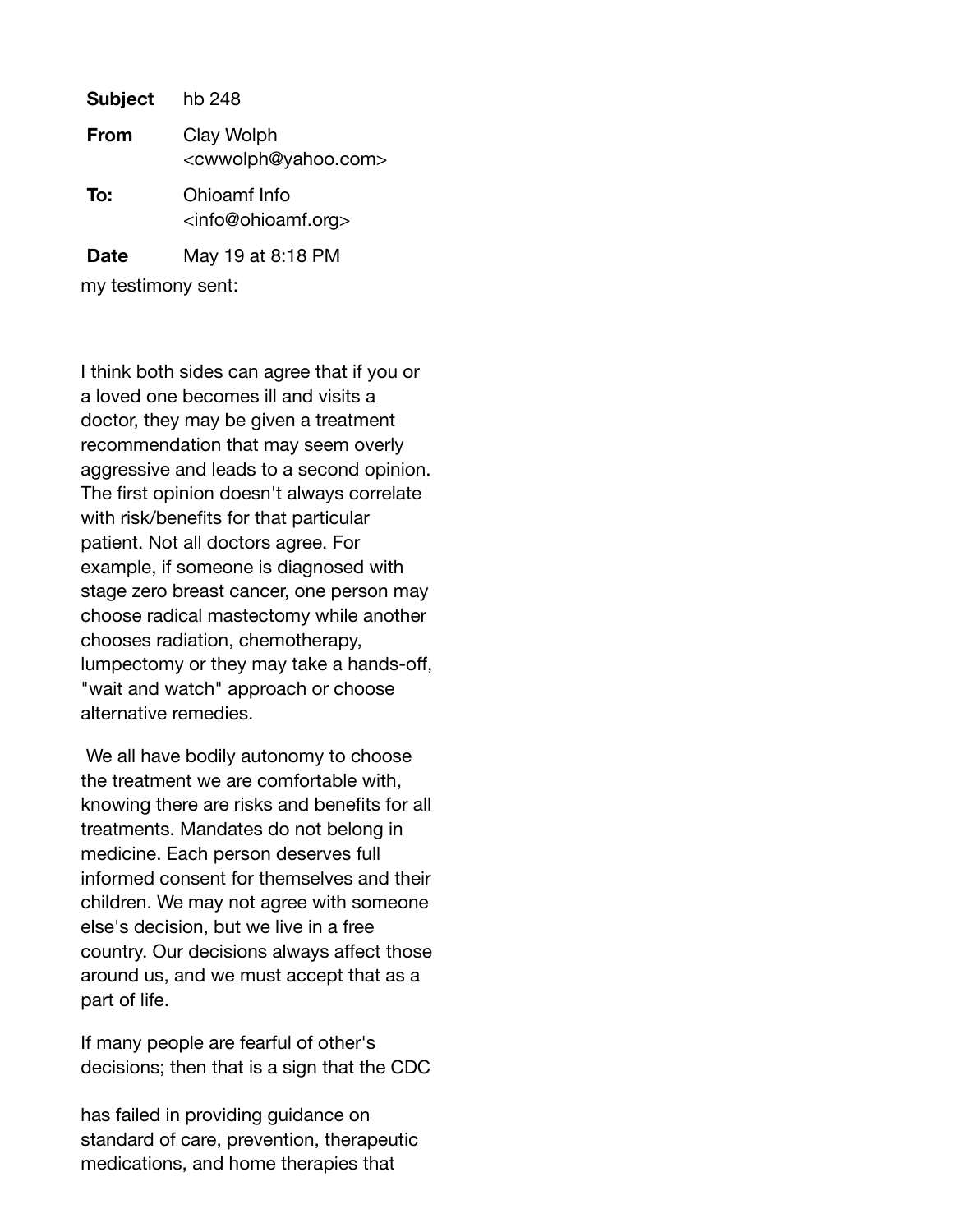could reduce risks by 85%. We need more front line Doctors and Naturopathic Doctors involved with the CDC. We need more input on how therapeutic medications should have been utilized instead of prohibited at the risk of losing their license.

We hear politicians claim that there is "overwhelming evidence" that the vaccines work, yet that proof cannot exist this early. All viruses follow a bell shaped curve (Farr's Law) and since the majority of people have been exposed after 18 months, we now likely have natural herd immunity. We are below 30/100,000 confirmed cases in Ohio for 7 days. Many people are still getting Covid after the shot and many have died from adverse reactions. Those are facts according to VAERS on the CDC website, not speculation. The Governor and others have no right to make claims about the shots being safe and effective if there are known risks involved. The absolute risk reduction (ARR) is only around 1-2%. Why are we pushing this on children and lowrisk people (who may already also have natural immunity), if we know it has this low efficacy rate outside of the elderly population?

HB 248 is the tipping point for many people. They have sat back quietly for over a year, but will refuse to comply with medical mandates. We do not need any more division in this country. We must preserve our freedom to choose medical procedures and weigh our individual risks/benefits with full informed consent.

We cannot allow politicians to give medical advice, especially when it is unsubstantiated during this experimental period. Businesses do not want to police personal medical choices, nor should they have to be put in that position. It is time to